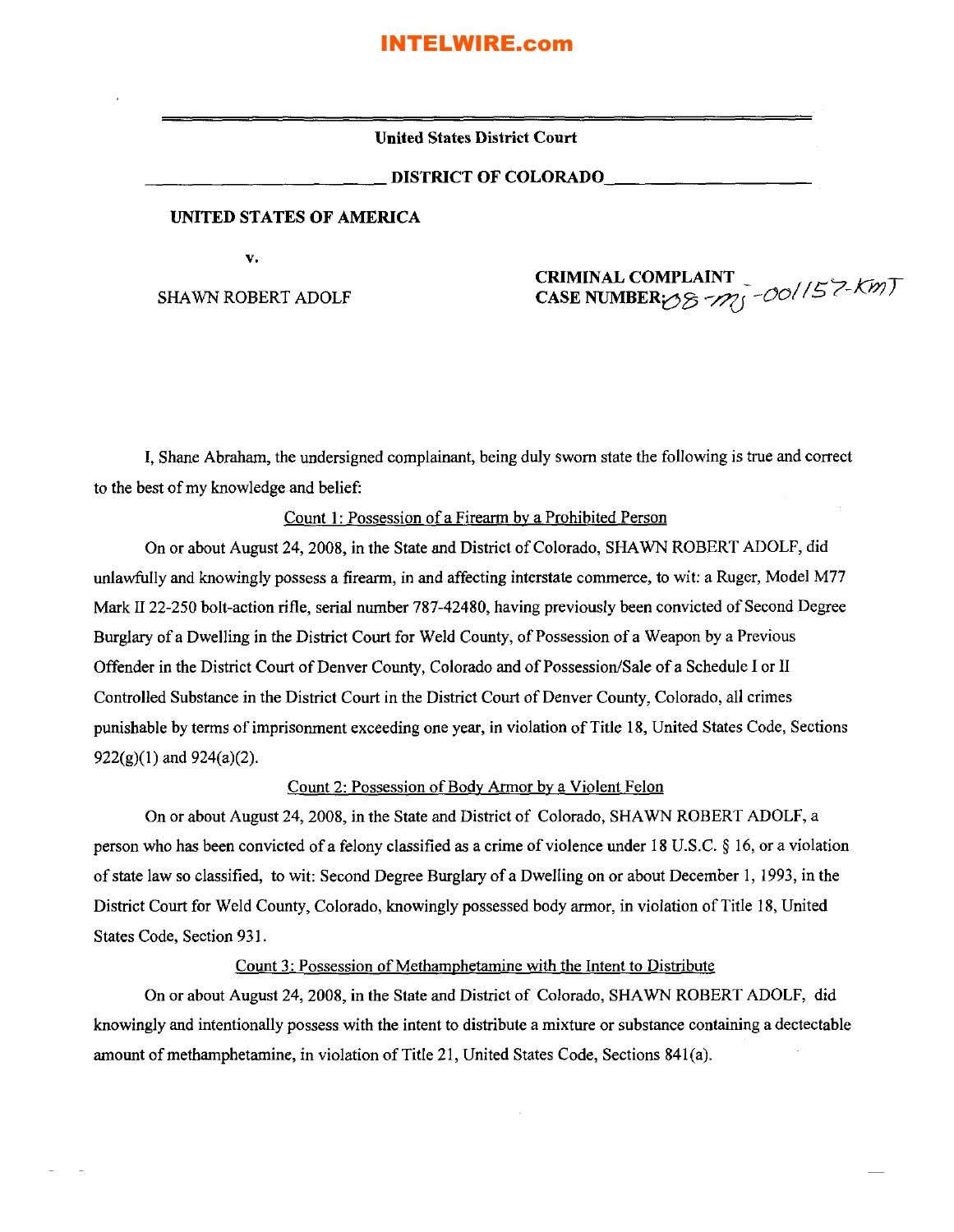I further state that I am a Special Agent of the Bureau of Alcohol Tobacco and Firearms and that this complaint is based on the following facts:

Please see attached Affidavit, incorporated herein by reference.

Continued on the attached sheet and made a part hereof:  $XX \text{ Yes}$   $\Box$  No

Signature of Complainant

Sworn to before me, and subscribed in my presence

| <u>August 26, 2008</u>                                      | Denver, Colorado<br>at        |
|-------------------------------------------------------------|-------------------------------|
| Date                                                        | City and State                |
| <b>KATHLEEN M. TAFOYA</b><br>United States Magistrate Judge |                               |
| Name and Title of Judicial Officer                          | Signature of Judicial Officer |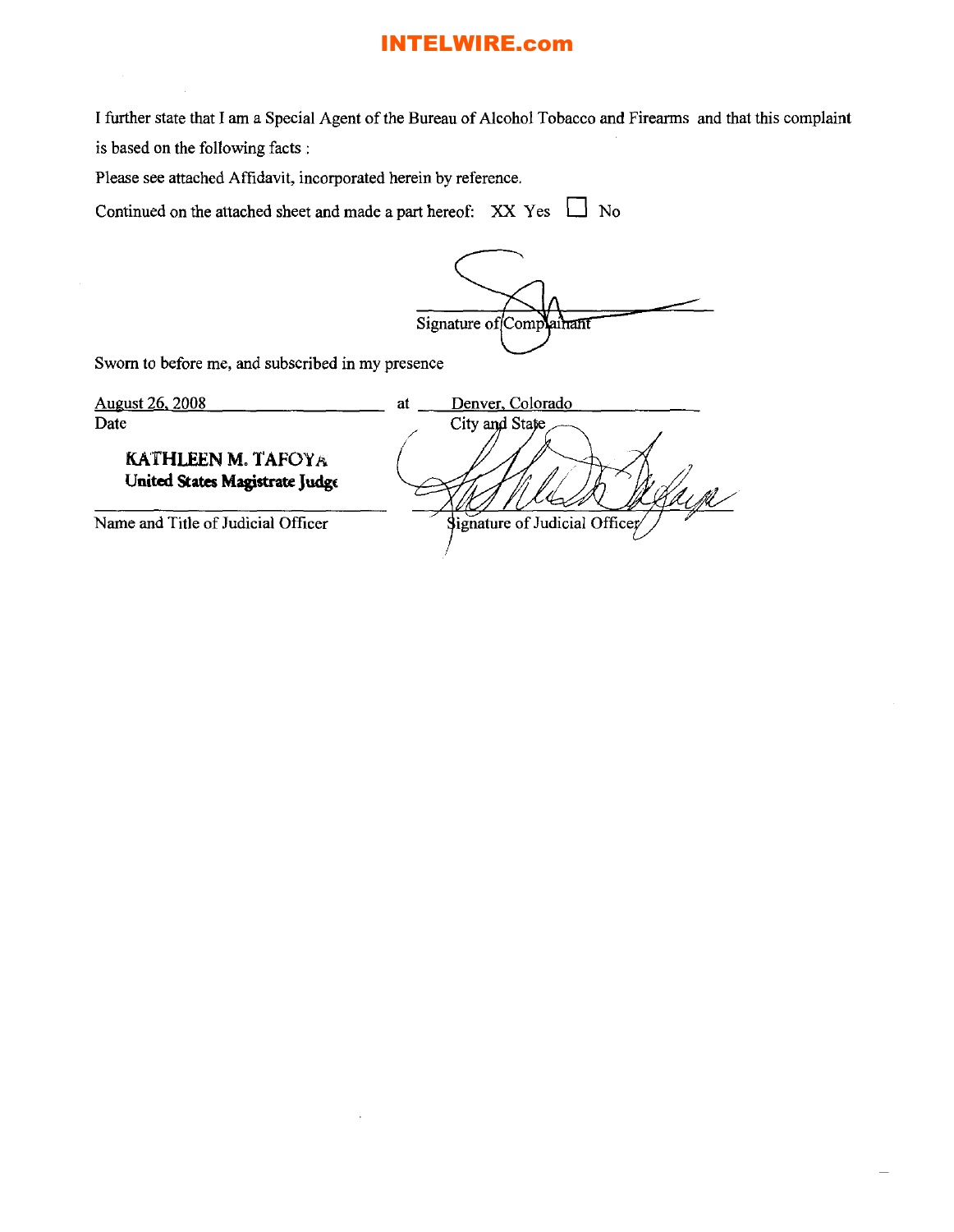#### **AFFIDAVIT**

I, Shane Abraham, Special Agent with the Bureau of Alcohol, Tobacco, Firearms and Explosives (ATF), Department of Justice, being duly sworn, hereby state:

- I. Your affiant has been employed as a Special Agent for ATF since August 28, 2000, and is a graduate of the Federal Law Enforcement Training Center and the ATF National Academy. Prior to becoming a Special Agent, your affiant was employed as a police officer with the Denver Police Department, and as a U.S. Border Patrol Agent in Douglas, Arizona. Your affiant has conducted numerous firearms and narcotics trafficking investigations that have resulted in successful prosecutions at both state and Federal levels. As a Special Agent, your affiant is authorized to carry firearms, execute warrants, make arrests for offenses against the United States, and to perform other such duties as authorized by law.
- 2. This affidavit is made in support of a criminal complaint and arrest warrant against Shawn Robert Adolf, DOB: 09/25/74, FBI# 390403TA6, for violations of Title 18, United States Code, Section  $922(g)(1)$ : Possession of a firearm and/or ammunition by a convicted felon, and Title 18, United States Code, Section 931: Possession of body armor by violent felons, and Title 21 U.S.C. Section 841(a)(l) - Possession with intent to distribute a controlled substance, namely methamphetamine; against Tharin Robert Gartrell, DOB: 03/17/80, FBI# 477396HC3, Title 21, United States Code, 844, Simple possession of a controlled substances, namely methamphetamine; and against Nathan Dwaine Johnson, DOB: 11/10/75, FBI# 112441FC5, for violations of Title 18, United States Code, Section  $922(g)(1)$ : Possession of a firearm and/or ammunition by a convicted felon, and Title 21, United States Code, 844, Simple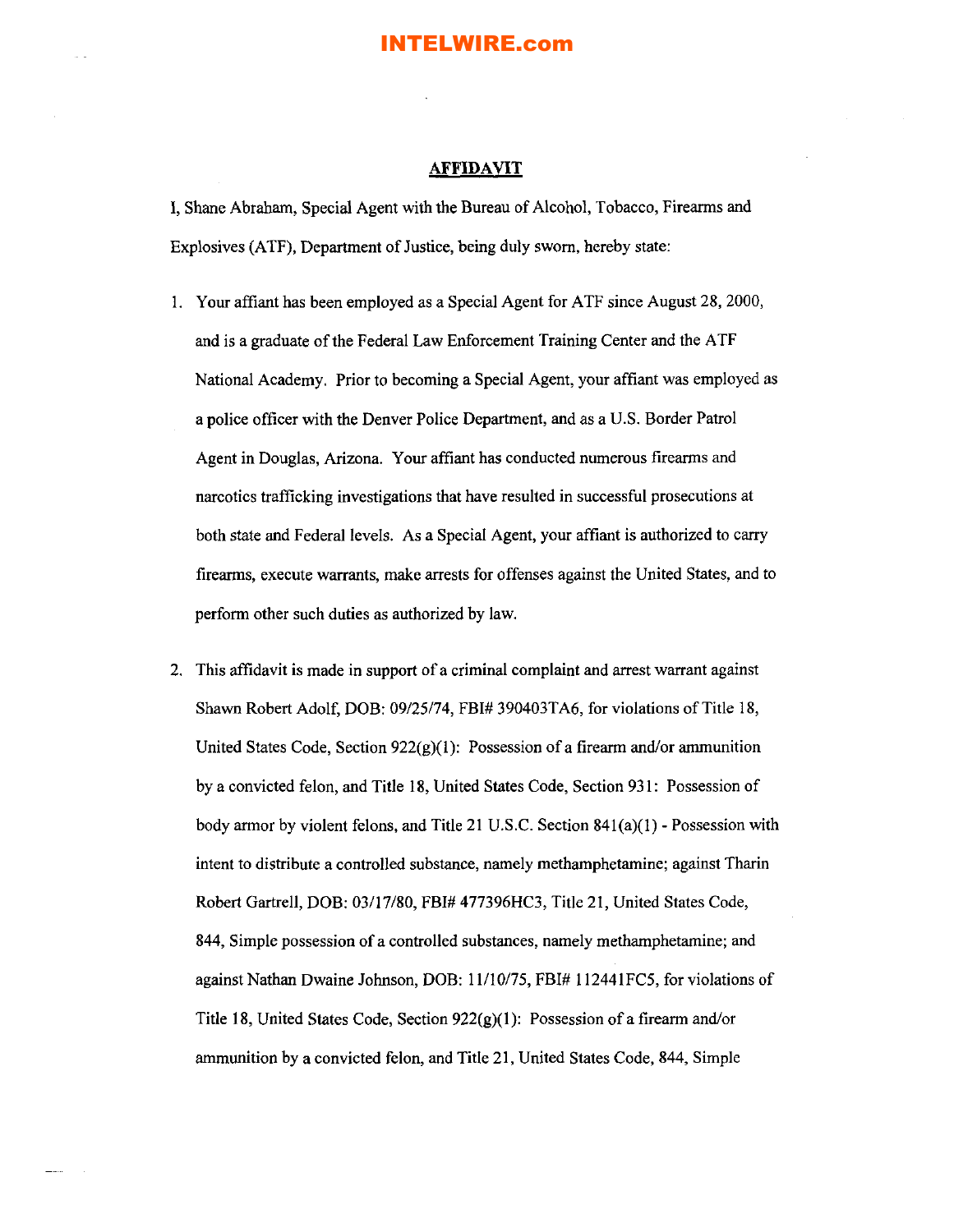possession of a controlled substances, namely methamphetamine. The statements set forth in this affidavit are based upon your affiant's training and experience, consultation with other experienced investigators and agents, and other sources of information relative to firearms and narcotics investigations. This affidavit is intended to set forth probable cause in support of the criminal complaint and does not purport to set forth all of your affiant's knowledge regarding this investigation.

- 3. On August 24, 2008, your affiant received information that at approximately 1:37 a.m., Aurora Police Department (APD) Sergeant Holt was conducting routine patrol duties in a marked APD patrol vehicle when he observed a blue Dodge truck bearing Colorado license plate number 818RBI swerving and driving erratically in a northbound lane of traffic on Parker Rd. near Hampden Ave. in Aurora, CO, in the Judicial District of Colorado. Sergeant Holt conducted a traffic stop on the vehicle and contacted the driver and sole occupant of the vehicle, identified as Tharin Robert Gartrell (DOB: 03/17/80), based on a Colorado ID card presented by the driver. Sergeant Holt conducted routine records checks on Gartrell, and determined that Gartrell's driver's license was suspended and that Gartrell was on probation for possession of methamphetamine. Sergeant Holt then arrested Gartrell for driving on a suspended license, and while conducting a search incident to arrest of Gartrell, recovered a small plastic bag containing approximately 4.4 grams of suspected methamphetamine in the left cargo pocket of Gartrell's pants.
- 4. Your affiant received information that APD Officers subsequently conducted a search ofthe vehicle driven by Gartrell and recovered the following items from the backseat area of the vehicle: a loaded Ruger, Model M77 Mark II 22-250 bolt-action rifle,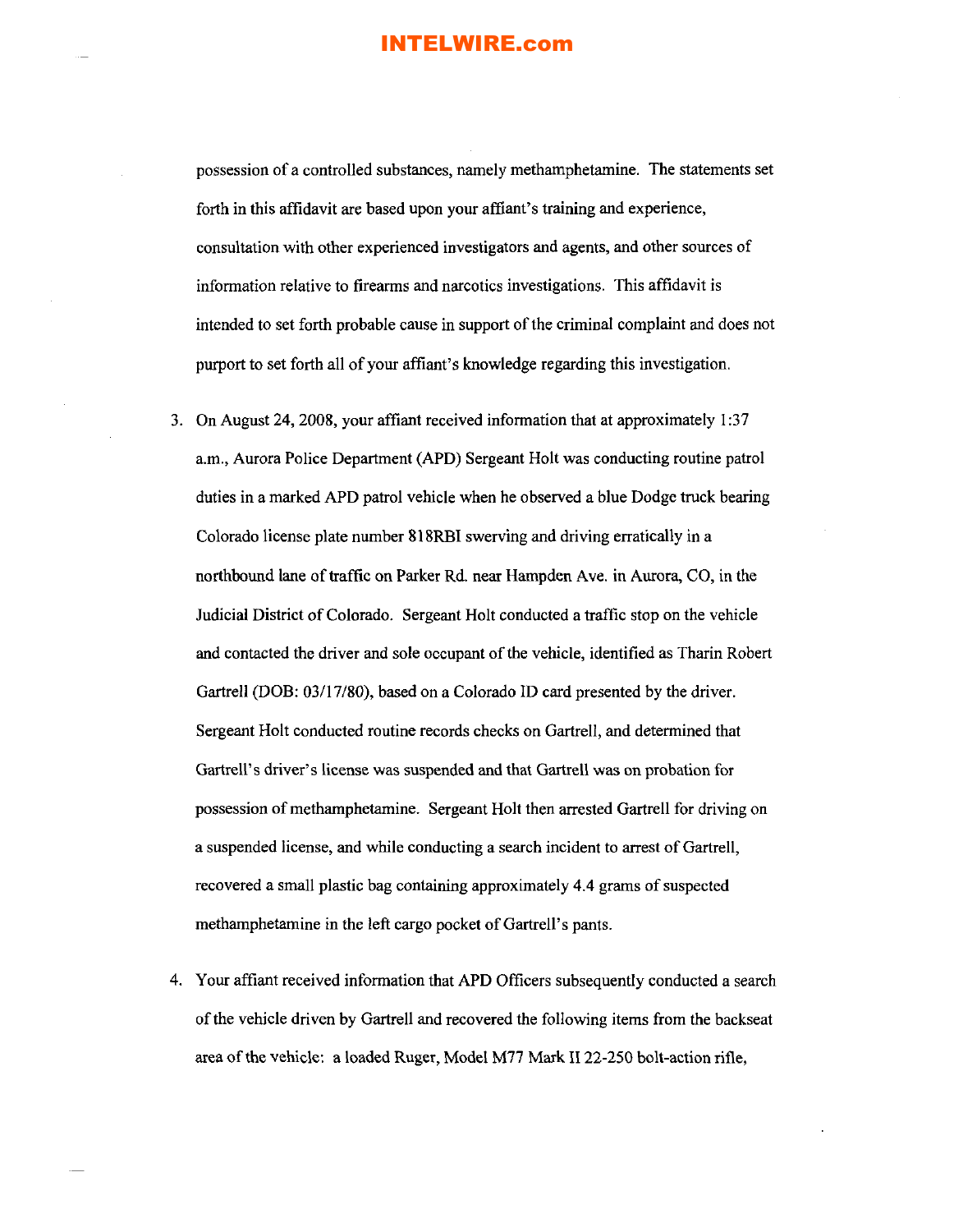serial number 787-42480, with an attached hunting scope and bi-pod and a threaded barrel, an unloaded Remington, Model 721 270 bolt-action rifle, serial number 113370, with an attached hunting scope, two boxes containing approximately forty rounds of Remington 270 Win ammunition, one box containing approximately forty rounds of Winchester 22-250 Rem ammunition, one box of Remington .22 caliber ammunition, five rounds of spent 22-250 Rem ammunition, and a bullet proof/ballistic vest. APD Officers also recovered a suspected mobile methamphetamine lab in the backseat area of the vehicle containing the following precursor items used during the manufacture of methamphetamine: lithium batteries, three large boxes of strike matches containing red phosphorous, one box of pseudoephedrine pills, a bottle of PH base, and two glass cooking vessels. APD Narcotics Detective Cooper responded to the scene to process the suspected mobile methamphetamine lab, and subsequently conducted a presumptive microchemical analysis of the suspected methamphetamine recovered from Gartrell's pants pocket and determined that it tested positive for the presence of methamphetamine with a gross weight of 4.4 grams. The recovered Ruger Model M77 Mark II 22-250 rifle was subsequently determined to be stolen from Goodland, Kansas on July 7, 2005, and was reported as stolen in NCIC from the Sherman County Sheriff's Office, Case Number 05-254.

5. Your affiant received information from APD Officers that, when questioned about the vehicle registration, ownership, and nature of the items recovered from the blue pickup truck, Gartrell denied knowledge of any of the items recovered from the vehicle, but told officers that the vehicle belonged to his cousin, Shawn Adolph, who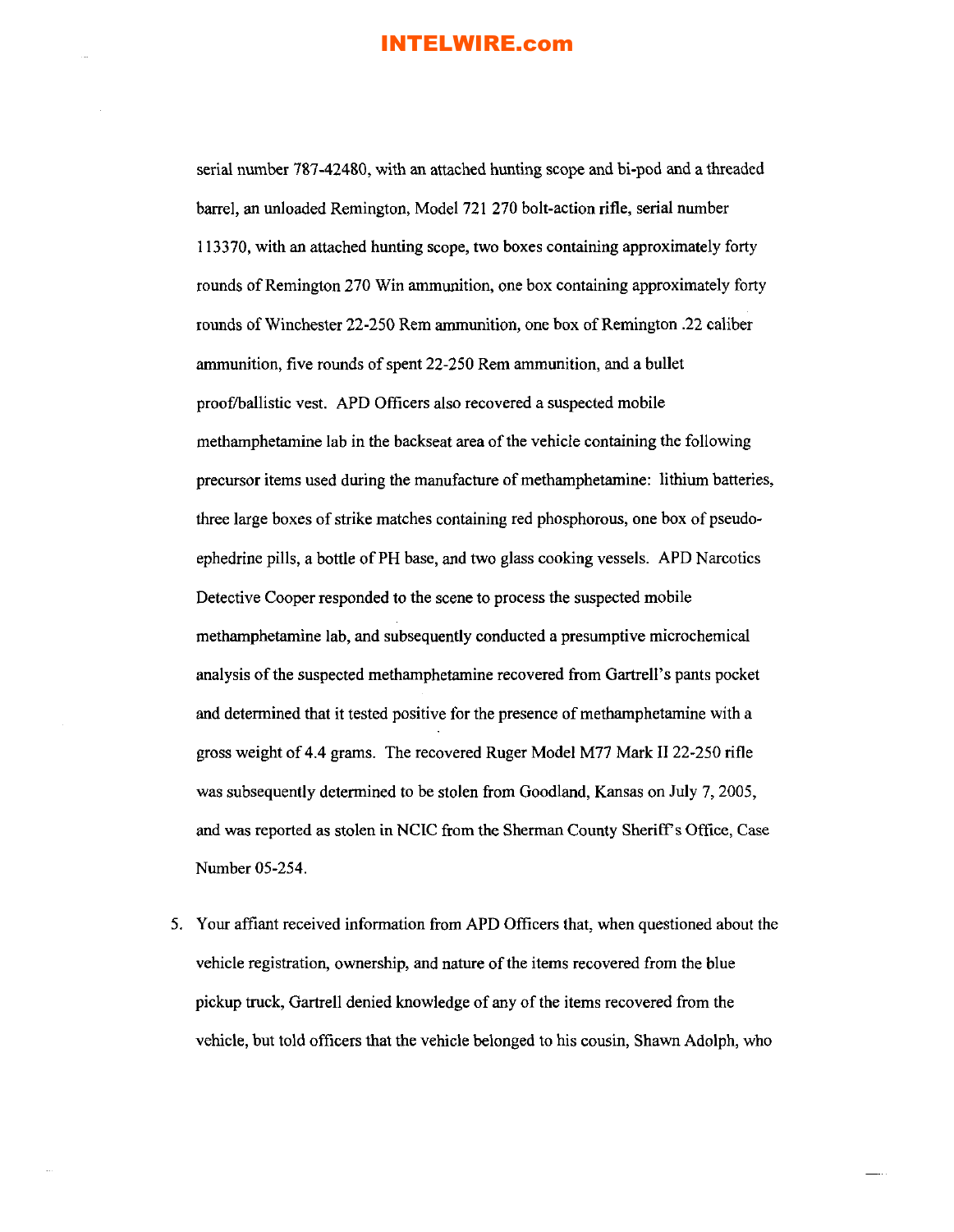was staying at the Denver Tech Center Hyatt Hotel, located at 7800 East Tufts Street, Room #334, in Denver, CO. APD Officers conducted follow-up investigation and determined that Adolph was wanted on several outstanding felony arrest warrants, and APD Officers, Denver Police Department (DPD) Officers, and Special Agents from United States Secret Service (USSS) joined the investigation and responded to the Denver Tech Center Hyatt Hotel, Room #334, and attempted to contact Adolph to question him regarding the nature of the recovered firearms. At the hotel, officers contacted a male identified as Nathan Dwain Johnson (DOB: 11/10/75), and an unnamed female inside the room. Johnson gave DPD Officers verbal consent to search his person, and DPD Officers subsequently recovered approximately .91 grams of suspected methamphetamine from Johnson's pants pocket. While conducting follow-up investigation regarding the location of Adolf, Johnson told the officers that Adolph was actually staying at the Cherry Creek Hotel, Room #606, located at 600 S. Colorado Blvd. in Glendale, CO. On August 25,2008, DPD Laboratory Forensic Chemists conducted a chemical examination of the suspected methamphetamine recovered from Johnson and determined that the substance recovered from Johnson tested positive for methamphetamine with a net weight of .919 grams.

6. Your affiant received information that on August 24, 2008, at approximately 6:37 a.m., USSS Special Agents, APD Officers, DPD Officers, and Glendale Police Department (GPD) Officers responded to the Cherry Creek Hotel, Room #606, in Glendale, CO and attempted to contact Adolf. GPD Officers knocked on the door of the room, and an unknown male inside responded, and officers subsequently heard glass breaking inside the room and an unknown female screaming. GPD Officers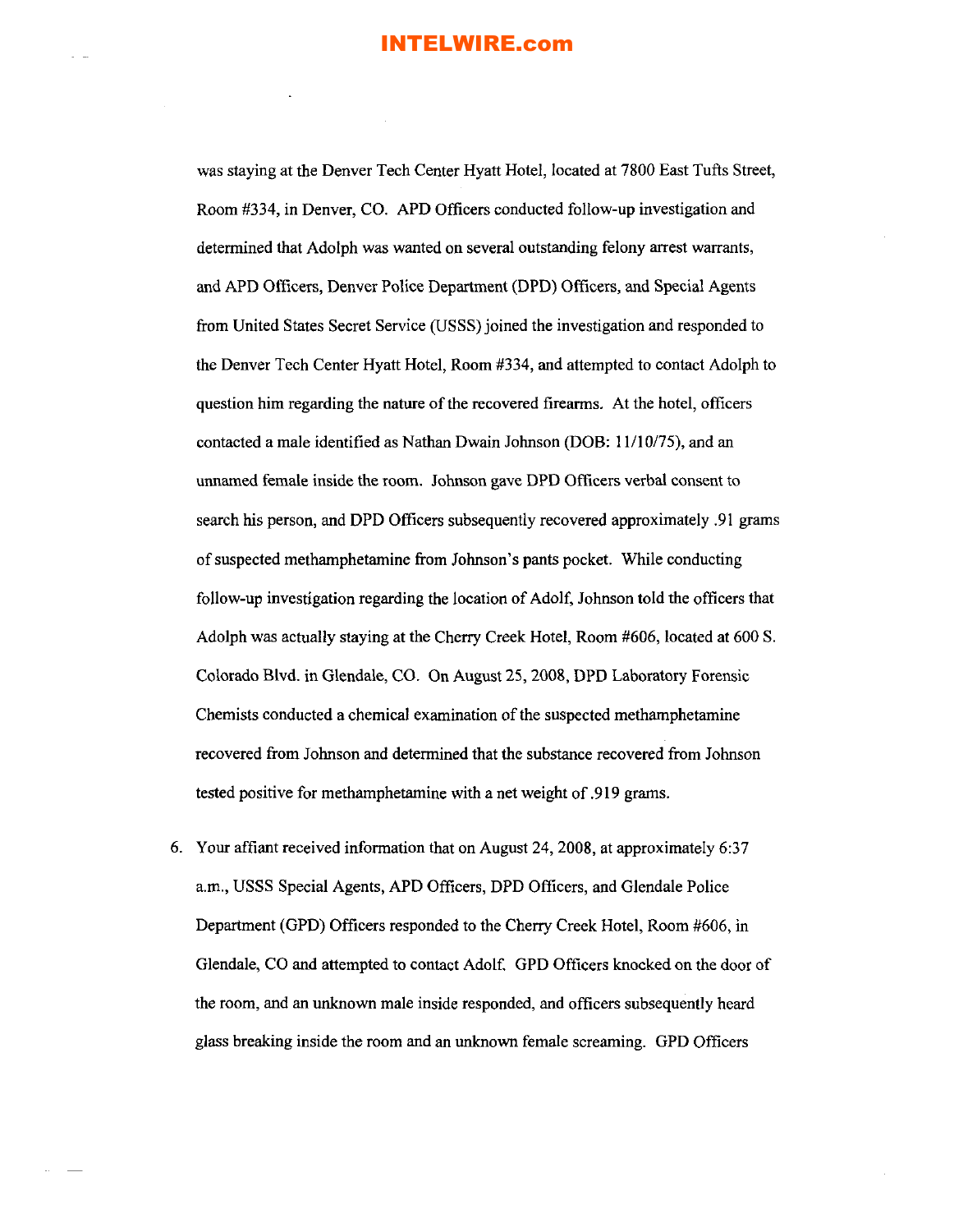made entry into the hotel room based on the exigent circumstances after hearing the glass breaking and the screaming, and observed that the window was shattered and the male party had fled by jumping out the window. GPO Officers ran to the window and observed a male, later identified as Shawn Robert Adolf (OOB: 09/25/74), running on the hotel roof several levels below and then jumping off a second roof of the hotel. Additional GPO Officers on the ground responded and arrested Adolph for his outstanding felony arrest warrants.

- 7. Your affiant received information that GPO Officers then contacted the unnamed female remaining in the hotel room, and the female related that an individual named Shawn Adolf had jumped out of the window of the hotel room because he didn't want to go to jail. The female further related to the responding officers that she had rented the hotel room and subsequently signed a GPO Voluntary Consent to Search form for the hotel room. During a search of the hotel room, GPD Officers recovered three small containers containing approximately 29.4 grams, 5.4 grams, and 0.6 grams, in a black box found in the hotel room. On August 25, 2008 ATF SA Tabullo and GPO Sergeant Cazell conducted a presumptive microchemical analysis of the suspected methamphetamine recovered from the hotel room, and determined that the substances in all three containers tested positive for the presence of methamphetamine.
- 8. On August 24, 2008, at approximately II: 10 a.m., your affiant and ATF SA Ray Brown conducted an interview of Tharin Robert Gartrell at the Aurora Police Department. Prior to the interview, your affiant advised Gartrell of his Miranda rights, and Gartrell waived his rights and stated that he was willing to answer questions regarding the incident. The following is a summary of the interview with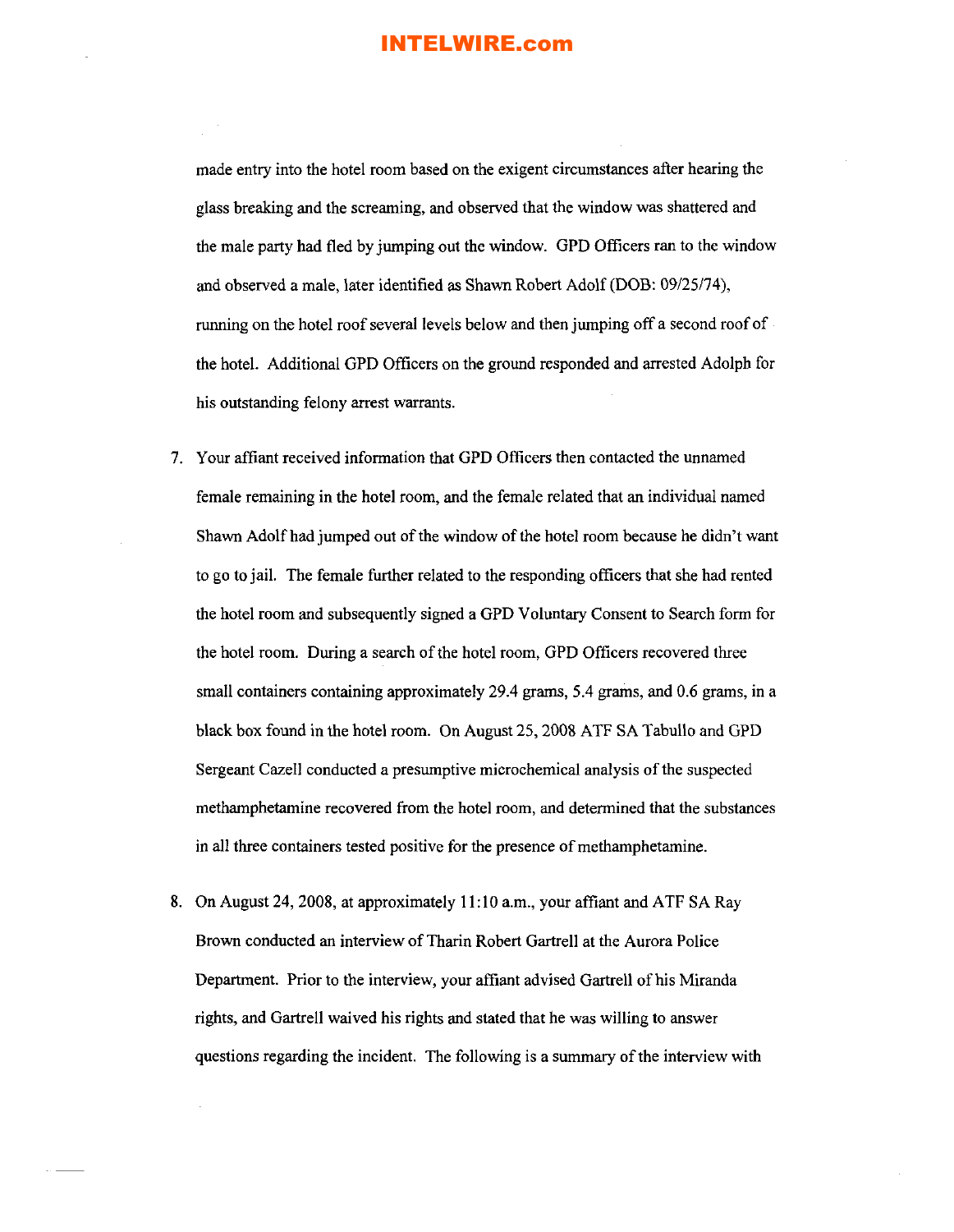Gartrell. Gartrell stated that he was currently on felony probation for possession of methamphetamine, and further stated that he had passed all of his court ordered urinalysis tests and been clean for approximately two years. Gartrell then admitted to recently using methamphetamine on the evening of August 23,2008. Gartrell stated that Johnson, identified by Gartrell as "DWight", was driving a white rental truck and picked him up on the  $16<sup>th</sup>$  St, mall in downtown Denver, CO, sometime that evening. Gartrell stated that Johnson immediately gave him a small bag of methamphetamine when he got in the truck, and stated that he and Gartrell both started sniffing methamphetamine at that time. Gartrell stated that Johnson then took him to a hotel in the Denver Tech Center to meet his cousin, Shawn Adolf. Gartrell stated that he partied for awhile with Adolf, Johnson, and an unknown female, and later decided to leave the hotel to purchase cigarettes. Gartrell stated that Adolf gave him keys to a blue pickup truck so he could drive to get the cigarettes, and further stated that he was driving the blue pickup truck when he was later arrested by the Aurora Police Department (APD). Gartrell admitted to driving illegally on a suspended license, and also to using and possessing the methamphetamine recovered by APD Officers from his pants pocket after he was arrested, but denied knowledge of any of the items recovered from the backseat area of the vehicle that he was driving, including the firearms, bullet proof / ballistic vest, and items used to possibly manufacture methamphetamine

9. On August 25,2008, your affiant received information from USSS SA Torres regarding possible threats against Democratic Presidential Nominee Obama being made by suspects in the ongoing firearms and narcotics investigation. SA Torres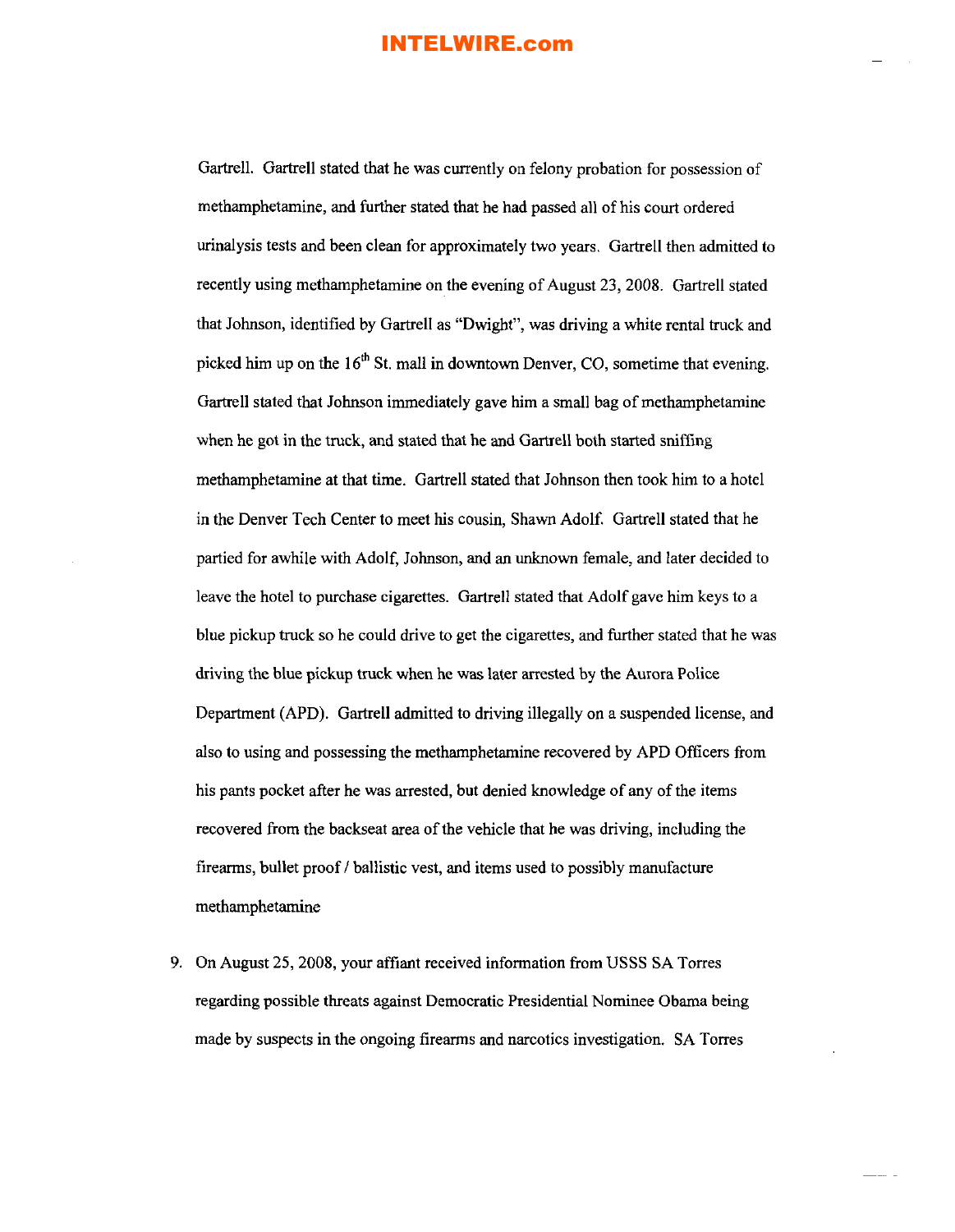related that on August 24, 2008, at approximately 9:30 a.m., he and Colorado State Patrol (CSP) Sergeant Beavais interviewed an unnamed female who provided information regarding possible threats made against presidential candidate Barak Obama. Prior to the interview, SA Torres advised the unnamed female of her Miranda rights, and she waived her rights and stated that she was willing to answer questions regarding the incident. The following is a summary of the interview as related to your affiant by SA Torres. The female related that she came to Denver, CO from Ft. Morgan, CO at the request of Shawn Adolf, and further related that she arrived at the Hyatt Hotel, located at 7800 E. Tufts Ave., Room #334, in Denver, CO at approximately 8:30 p.m. on August 23, 2008. The female stated that Adolf arrived at the Hyatt in a blue pickup with Tharin Gartrell, and further related that she, Adolf and Gartrell, all talked for a few minutes in the parking garage of the hotel. The female further stated that while they were talking, Adolf showed her and Gartrell a bullet proof/ballistic vest which he claimed was for his protection. The female stated that they all then went to Room #334in the hotel and met Nathan Johnson and another unnamed female, where they all proceeded to "chill and do drugs." The first unnamed female then stated that Adolf, Johnson, and Gartrell began to speak negatively about Obama, and further stated she believed that Adolf, Johnson, and Gartrell were all racists and possibly associated with white supremacist groups. The female stated to SA Torres that Adolf, Gartrell, and Johnson were all commenting on how Obama was a, "nigger", and further stated that they, "could not believe how close he (Obama) was to becoming president," and that no "nigger" should ever live in the White House. The female also related that Adolf believed that Obama had a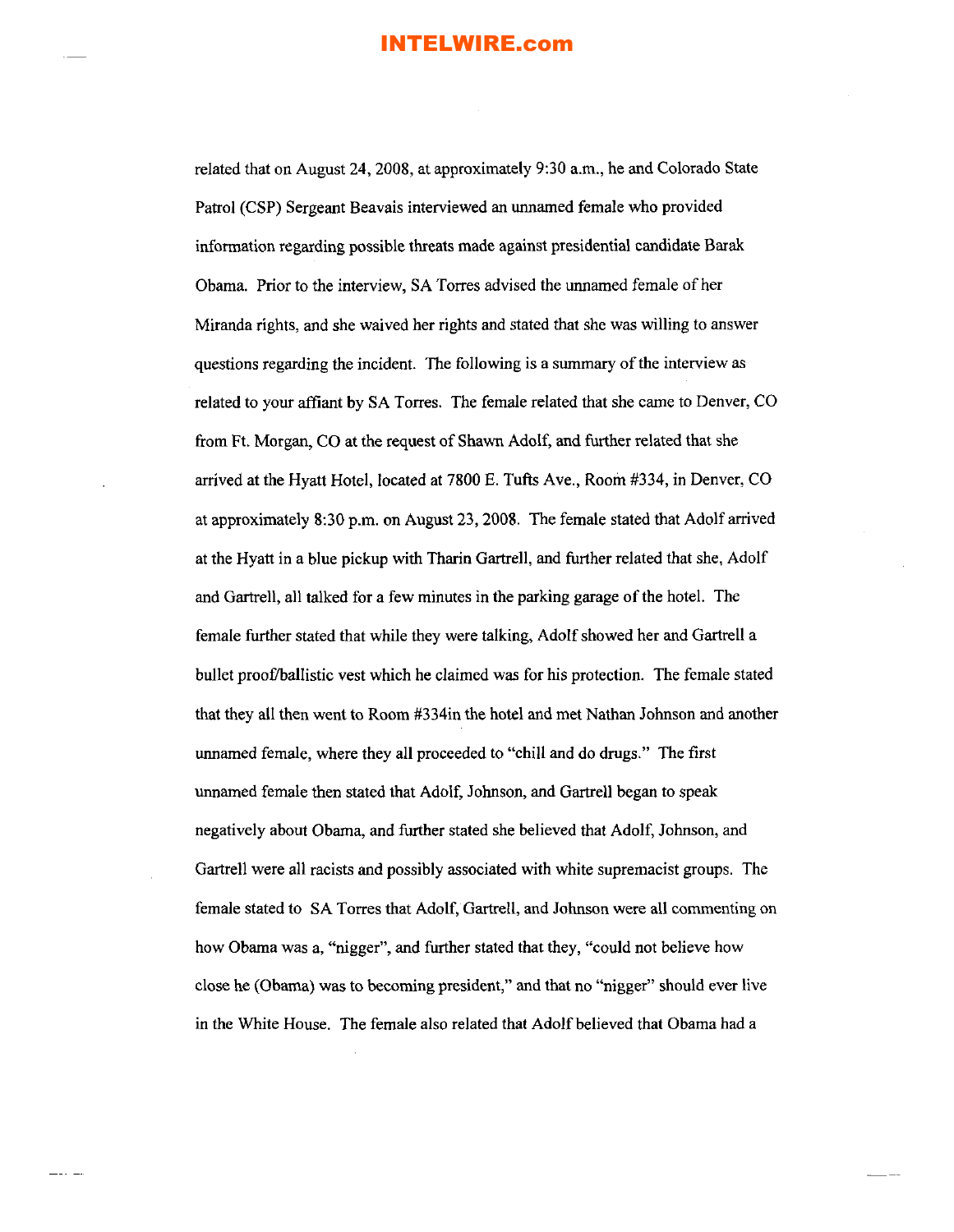suite on the third floor of the hotel they were staying in. The female further stated that at approximately **II**:30 p.m., Gartrell left the hotel in the blue pickup truck that Adolf had driven to the Hyatt, and that at approximately  $1:00$  a.m., she and Adolf left the Hyatt and subsequently rented a hotel room the Cherry Creek Hotel, located at 600 S. Colorado Blvd., Room # 606. The female stated that at approximately 2:00 a.m., two unidentified individuals came to the Cherry Creek Hotel to visit Adolf, and Adolf then ordered her out of the room so he could discuss business with the two unidentified individuals. The female stated that at approximately 5:00 a.m., police officers knocked on the door of the hotel room, and Adolf told the officers his wife was changing and needed a minute, and further stated that Adolf then jumped out of the window of the hotel room, which was located on the  $6<sup>th</sup>$  floor of the hotel.

10. On August 25, 2008, your affiant received information that ATF SA Russell and USSS SA Combs conducted an interview of Shawn Adolf. SA Russell related to your affiant that Adolph previously admitted to possessing the bulletproof / ballistic vest to SA McWilliams during an earlier interview conducted by SA McWilliams. SA Russell further related that on August 24, 2008, at approximately 12:15 p.m., SA Russell and SA Combs interviewed Shawn Adolph at the Denver Health Medical Center located at 777 Bannock Street Denver, CO. Prior to the interview, SA Combs related that Adolf had previously been advised of his Miranda rights by SA McWilliams and waived those rights. The following is a summary of the information related to your affiant by SA Russell. Adolph admitted to possessing the bullet proof/ballistic vest and further stated that he was in possession of the bulletproof/ballistic vest because, "someone wanted to shoot him." Adolph described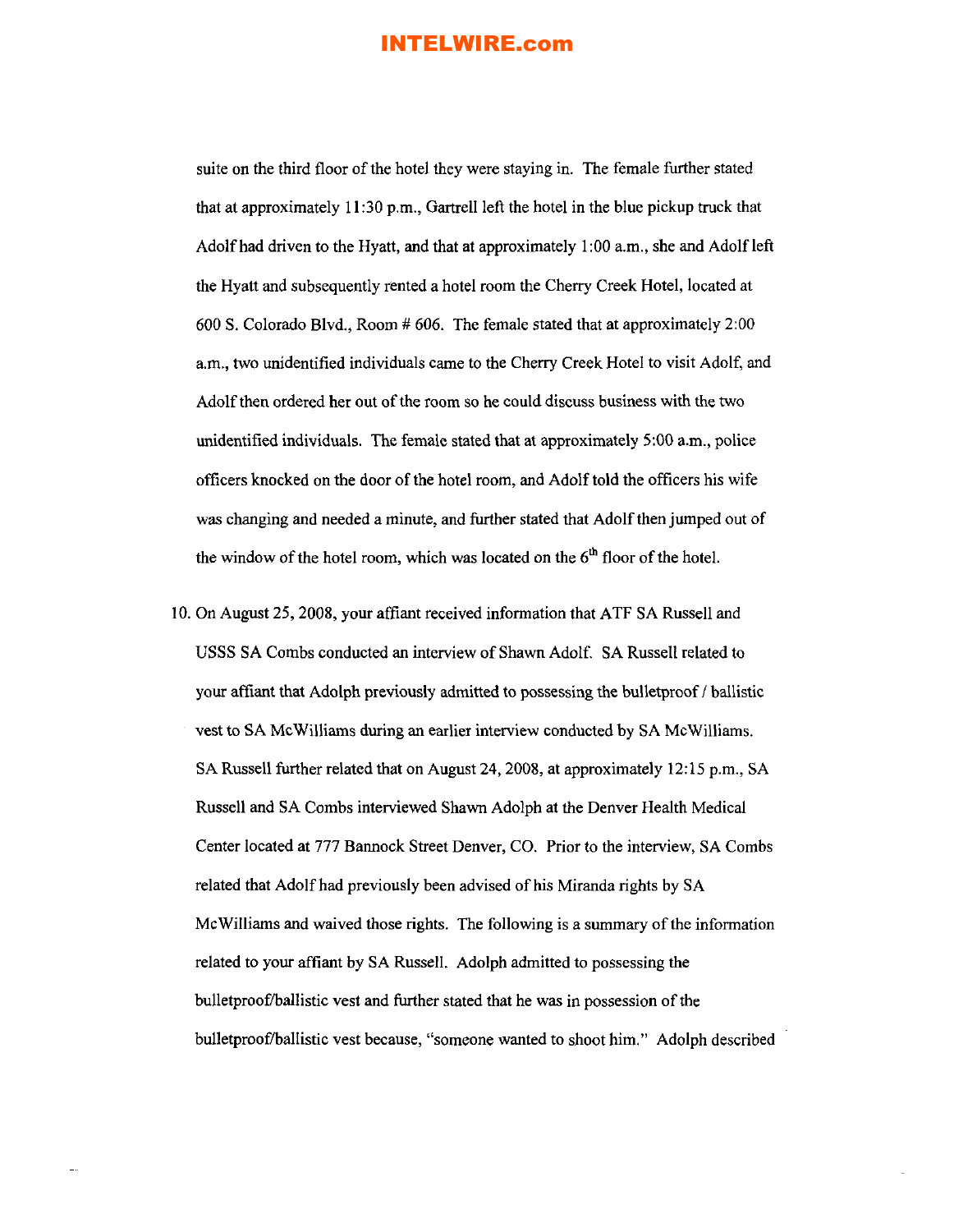the ballistic vest to SA Russell as being black and stated that it appears, "tom up and in bad shape." Adolph told SA Russell that he received the ballistic vest from, "an old ass guy out in the country," and further stated that he (Adolph) only owned one ballistic vest. Adolph further stated that his ballistic vest should have been in the blue pick up vehicle, but stated that he did not know who was currently driving this vehicle. Adolph then told SA Russell the last person who had been driving the blue pickup truck was his cousin, Tharin GartrelL

II. On August 25, 2008, your affiant received additional information from USSS SA Torres regarding further developments into the possible threats against Obama. SA Torres related that on August 24, 2008, at approximately 1:30 p.m., he and CSP Beavais interviewed Nathan Dwain Johnson regarding Johnson's involvement in a possible threat against Obama. Prior to the interview, SA Torres advised Johnson of his Miranda rights, and Johnson waived his rights and stated that he was willing to answer questions regarding the incident. The following is a summary of the interview as related to your affiant by SA Torres. Johnson stated that he had been in Denver, CO for approximately two weeks, and further stated that he specifically rented a hotel room at the Hyatt Hotel, located at 7800 E. Tufts Ave, Room #334, after being requested to do so by Shawn Adolf. Johnson related that on August 23, 2008, at approximately 10:00 p.m., Adolf, Gartrell, and an unnamed female came to his hotel room where he was doing drugs with a second unnamed female. Johnson stated that at that time, he was present in the room when Adolf and the second female began making threatening statements toward Obama. Johnson related that the second female initially made statements about killing Obama with a camera with a gun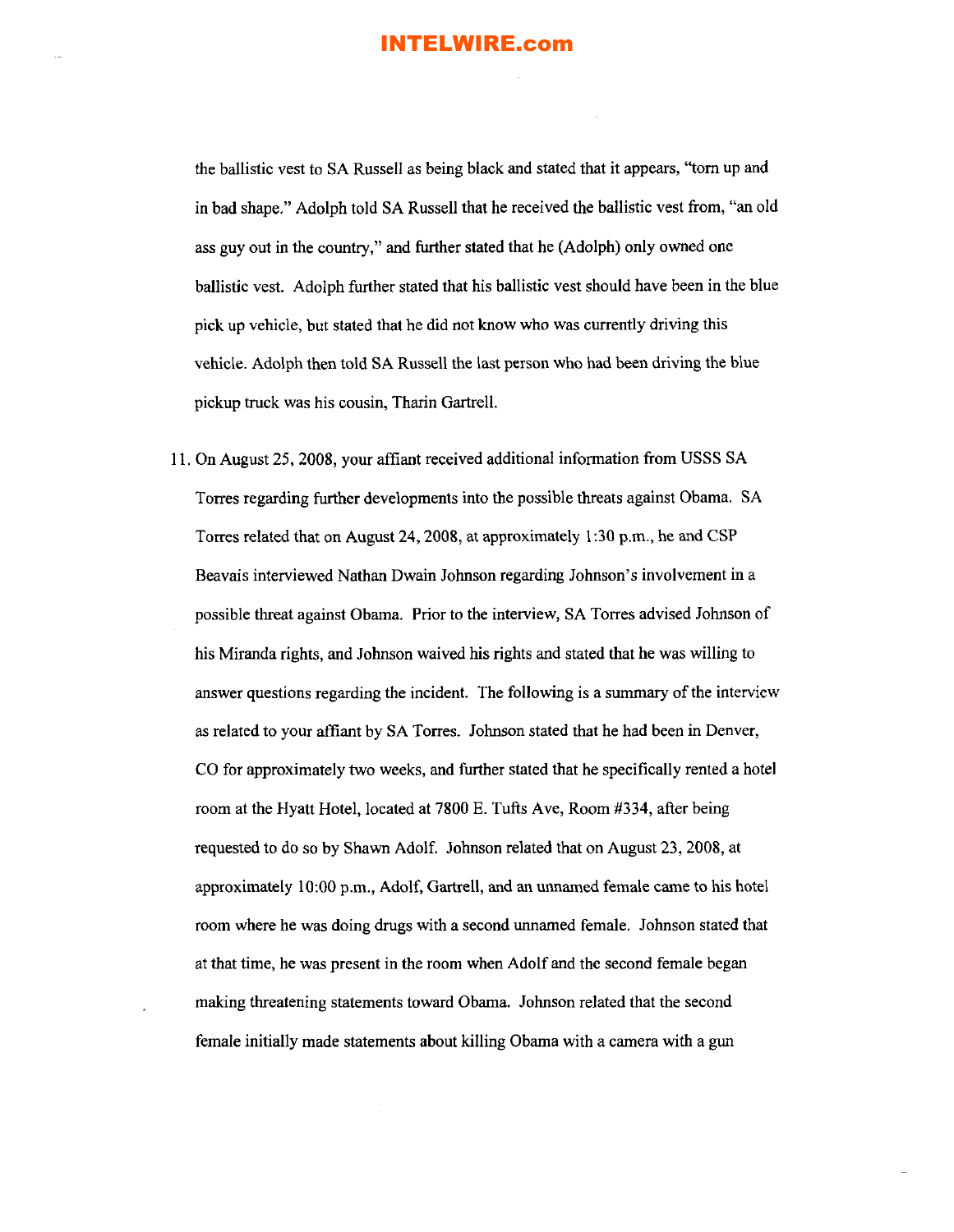hidden inside the lens, and Adolf, Gartrell, and Johnson subsequently dismissed her statements. Johnson related that Adolf then commented that it wouldn't matter if he killed Obama because he was going to jail on his pending felony charges anyway. SA Torres related that he asked Johnson about the firearms recovered from the blue pickup truck rented in Johnson's name, and Johnson initially told SA Torres that he brought the firearms to Denver, CO to do some hunting with Adolf. Johnson then told SA Torres that Adolf specifically asked Johnson if he had any firearms, and Johnson told Adolfthat he had a hunting rifle with a scope. Johnson stated that he then brought the Remington 270 rifle to Denver, CO at Adolfs request. SA Torres related that he confronted Johnson regarding discrepancies in his statements about the recovered firearms, and Johnson began to cry and admitted that Adolfhad in fact threatened to kill Obama on a prior occasion. Johnson further related that Adolfsaid that he wanted to kill Obama on the day of his inauguration and additionally stated that Adolf said he would specifically use a 22-250 sniper rifle and high powered scope, and find high ground to set up and shoot Obama. Johnson additionally stated that he believed that Gartrell was also present in Denver, CO to assist Adolf in killing Obama, but stated that he never specifically heard Gartrell threaten Obama. SA Torres further related that he again asked Johnson whether Adolf and Gartrell were present in Denver, CO to kill Barak Obama, and Johnson stated, "yes". Johnson then told SA Torres that there were no political reasons for wanting to kill Obama, and that the only reason to kill Obama is because Obama is black.

12. On August 25,2008, your affiant received information that on August 24,2008, at approximately 9:00 p.m., ATF SA Brown conducted a follow-up interview with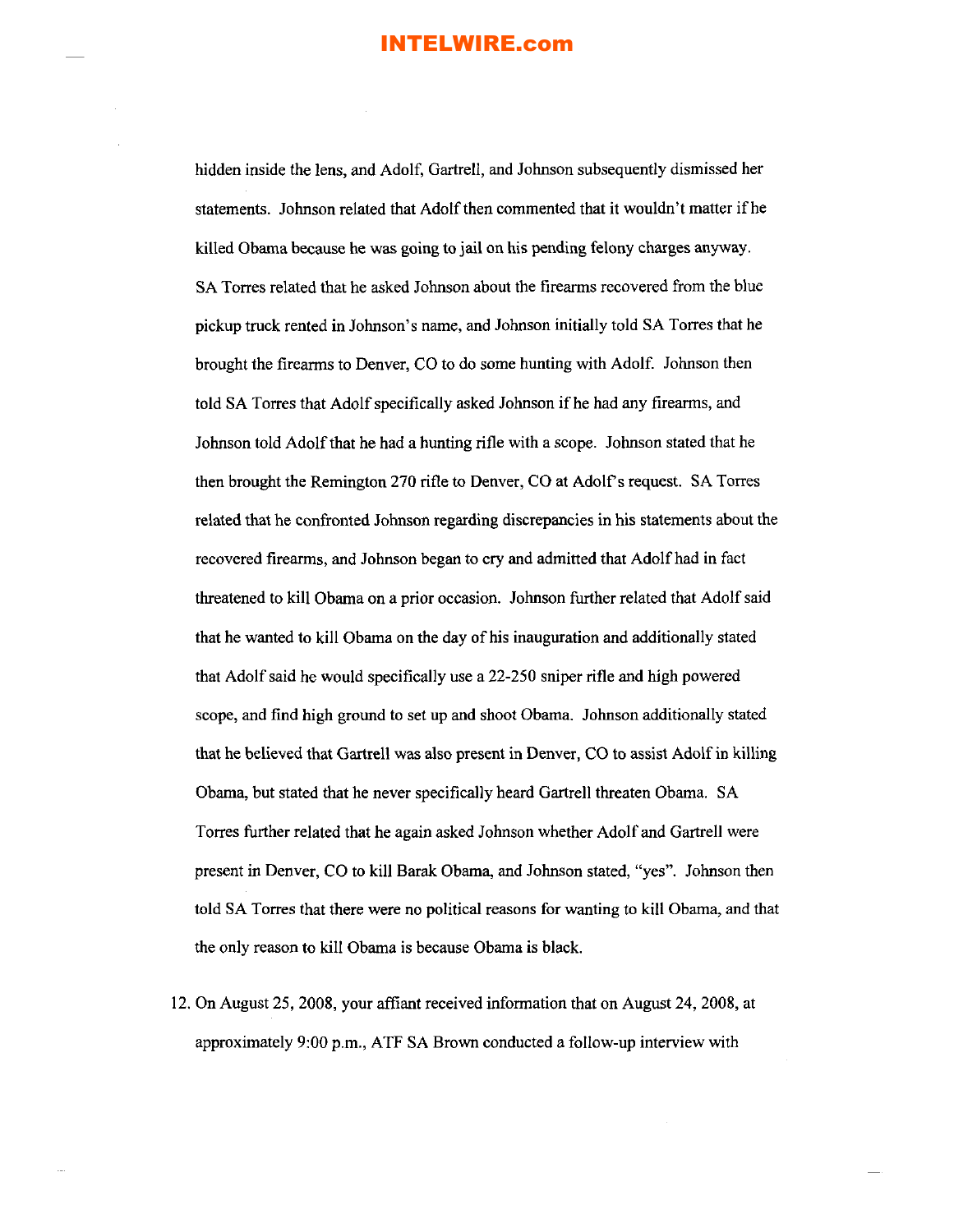Gartrell at the Arapahoe County Jail in Centennial, CO. SA Brown was known to Gartrell from a previous interview earlier in the day, and SA Brown related to your affiant that he advised Gartrell that Gartrell had previously been advised of, and waived his Miranda rights and agreed to answer questions, and SA Brown further related that Gartrell was again willing to waive his rights and answer follow-up questions. During the interview, Gartrell related to SA Brown that he was actually brought to the Hyatt hotel by his cousin, Shawn Adolf, but stated that he didn't want to testifY against his cousin because he feared he would be killed. Gartrell then admitted to being present in hotel room when Adolf, Johnson, and Adolf's girlfriend were talking about killing Obama, and referencing a, "shooting on grassy knoll." Gartrell then admitted to SA Brown that the Ruger 22-250 rifle recovered from the back of the blue pickup truck belonged to Adolf, and admitted to seeing Adolf in possession of the rifle on several previous occasions.

13. On August 25,2008, your affiant received information from ATF SA's Engelbert and McNamee regarding a firearm reported stolen by Lloyd Studer in 2005. SA'S Engelbert and McNamee related that they interviewed Studer at his residence regarding a firearm he reported stolen in 2005. Studer related that he originally purchased a Ruger Model M77 MKII 22-250 caliber rifle, serial number787-42480, in a private sale from an individual. Studer stated that he stored his firearms, including a Ruger Model M77 MKII, 22-250 caliber rifle, serial number 787-42480, at his uncle's house outside Goodland, KS, while he and his family members worked the harvest. Studer related that he reported that the Ruger Model M77 MKII, 22-250 caliber rifle, serial number787-42480, had been stolen in July 2005. Studer told SA's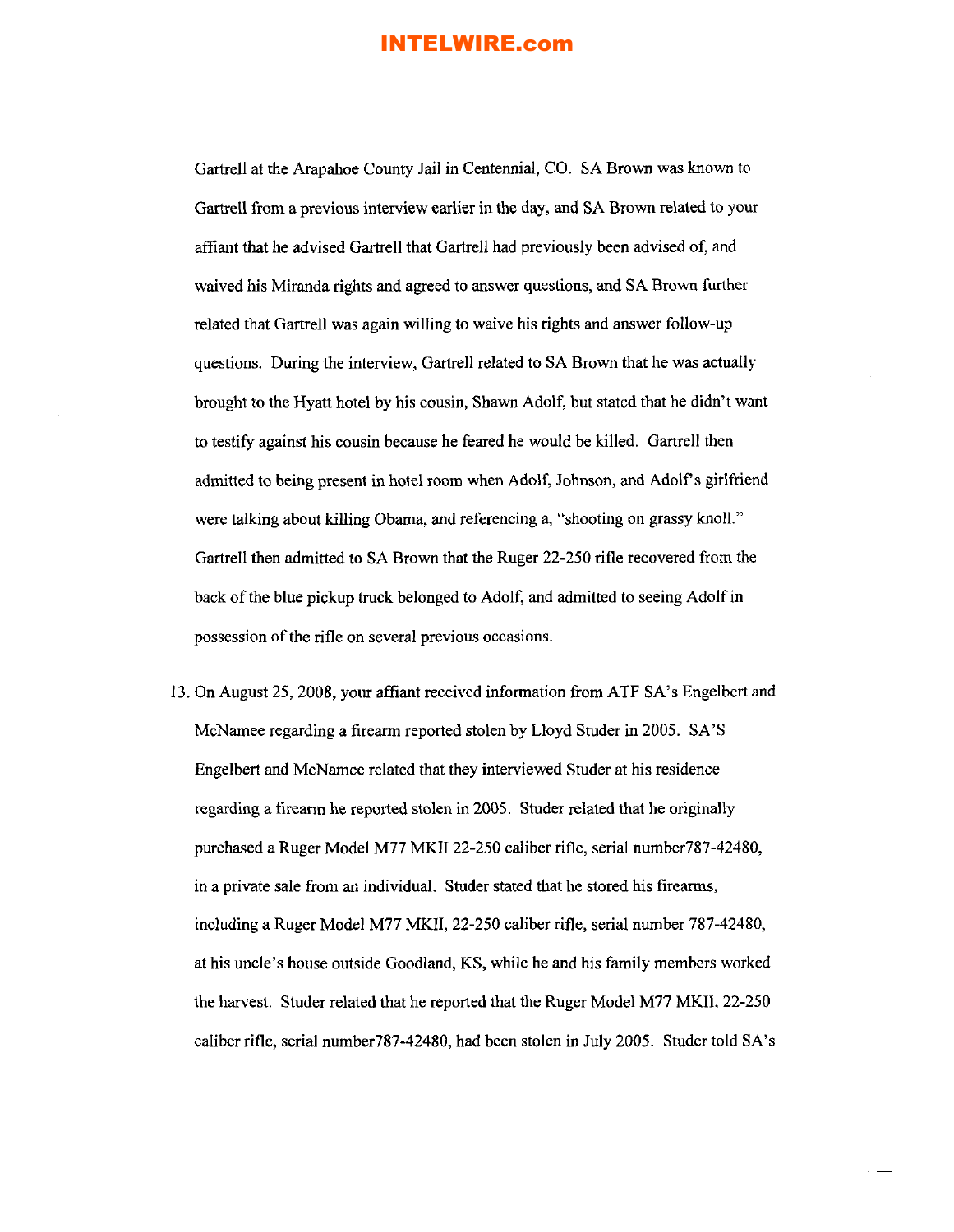Engelbert and McNamee that shortly after the firearm was stolen, a friend of his asked Studer if his Ruger 22-250 had been stolen, and then told Studer that an associate of Shawn Adolf named Eric Rodriguez may have possibly stolen the firearm. Studer stated that he and Adolf were previously associates, further stated that he knew that Adolf and Rodriguez were associates who had previously cooked methamphetamine together. Studer additionally told SA's Englebert and McNamee that he never made any alterations or modifications to the Ruger 22-250, and described the rifle as having a laminated wood stock with a silver receiver and barrel with no additional modifications.

- 14. On August 25,2008, your affiant received information that FBI SA Carlson determined that both of the vehicles involved in this investigation, a white 2008 Dodge pickup, and a blue 2008 Dodge pickup, were rented through Enterprise car rental by an individual identified as Dwain Johnson (DOB: 11110/75) on August 19, 2008, and August 20, 2008.
- 15. On August 25,2008, FBI SA Sawyer obtained search warrants for Room #334 ofthe Hyatt Hotel, located at 7800 E. Tufts Ave. in Denver, CO, and for the white 2008 Dodge Ram pickup truck determined to have previously been rented by Dwain Johnson. FBI SA's executed the search warrants and recovered a black stocking cap and mag light, black tactical pants and camouflage clothing, several laptop computers, several books on committing fraud, numerous suspected stolen credit cards and phone cards, and several items of suspected drug paraphernalia.
- 16. On August 25, 2008, your affiant, who is certified in firearms and ammunition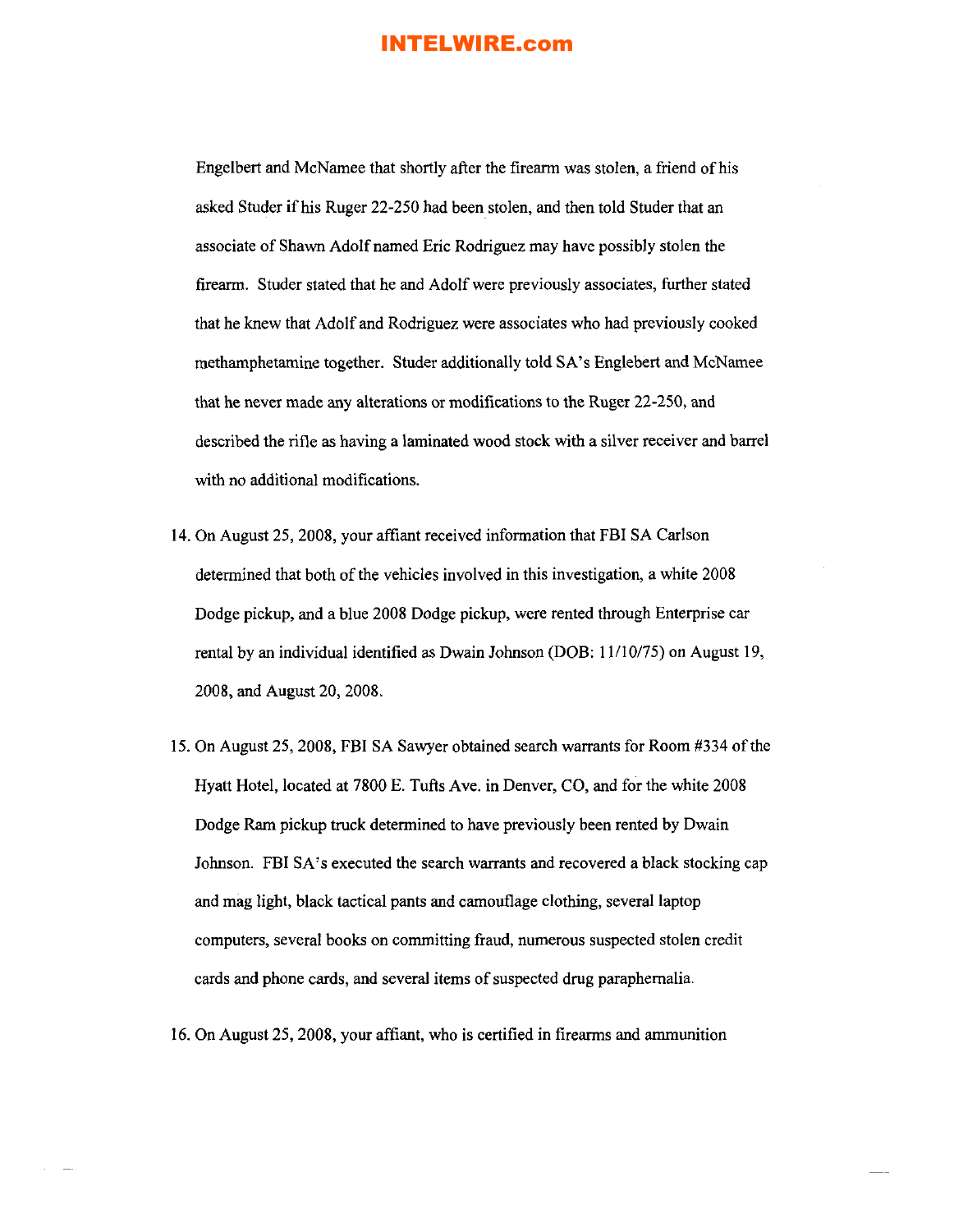interstate nexus determination, examined the aforementioned Ruger, Model M77 Mark II 22-250 rifle, serial number 787-42480, the Remington, Model 721 270 rifle, serial number 113370, approximately forty rounds of Remington 270 Win ammunition, approximately forty rounds of Winchester 22-250 Rem ammunition, and one box ofRemington .22 caliber ammunition, and determined that the above listed firearms and ammunition were not manufactured in the State of Colorado, and therefore must have traveled in and/or affected interstate commerce.

- 17. On August 26, 2008, you affiant conducted research in several criminal justice databases and spoke with ATF Firearms Technology Branch representatives and determined that there are no major manufacturers of bulletproof/ballistic vests and/or body armor in the State of Colorado, and determined that to the best of your affiant's knowledge, the recovered body armor therefore must have traveled in and/or affected interstate commerce.
- 18. On August 25, 2008, your affiant conducted a query of the CCIC/NCIC criminal history database and the Lexis/Nexis Colorado State Court database and reviewed documents stating that on or about April 20, 2006, Tharin Gartrell, date of birth 03/17/80, pled guilty to Possession of a Controlled Substance  $-1\frac{g}{\text{less}}$ , a class six felony in the State of Colorado, in Denver County District Court Case Number 2005CR5l91.
- 19. On August 25, 2008, your affiant conducted a query of the CCIC/NCIC criminal history database and the Lexis/Nexis Colorado State Court database and reviewed documents stating that on or about October 3, 1997, Shawn Robert Adolph, (DOB: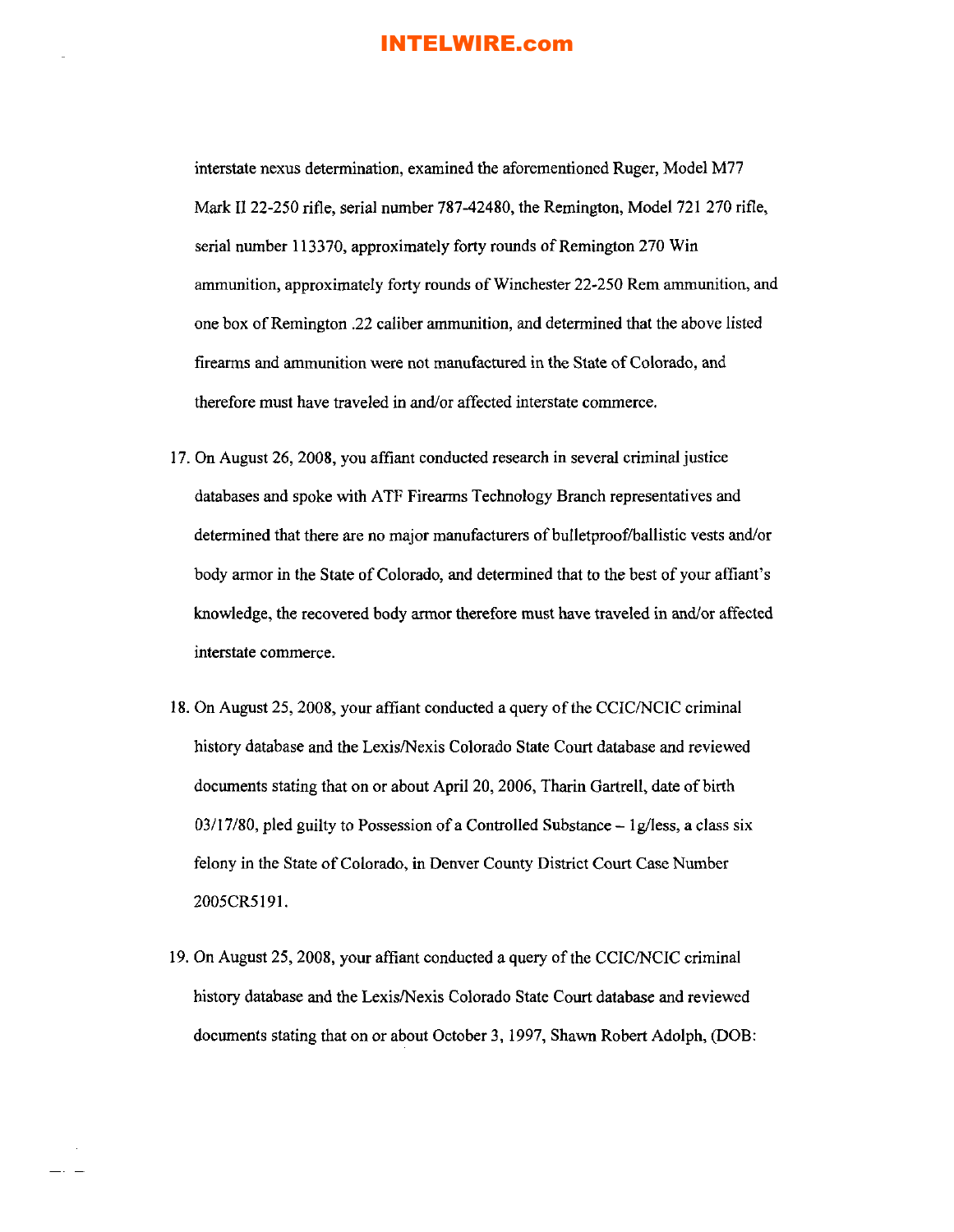09/25/74), pled guilty to Possession/Sale of a Sch. I or II Controlled Substance, a class four felony in the State of Colorado, and Possession of a Weapon by a Previous Offender, a class five felony in the State ofColorado, in Denver County District Court Case Number 1997CR1348. Your affiant also reviewed documents stating that on or about December 1, 1993, Shawn Robert Adolph, (DOB: 09/25/74), pled guilty to Second Degree Burglary (Dwelling), a class three felony in the State of Colorado, in Weld County District Court Case Number 1993CR349, and also stating that on about December **I,** 1993, Shawn Robert Adolf (DOB: 09/25/74), pled guilty to Second Degree Burglary, a class four felony in the State of Colorado, in Weld County District Court Case Number 1993CR539.

- 20. On August 25, 2008, your affiant conducted a query of the CCIC/NCIC criminal history database and the Lexis/Nexis Colorado State Court database and reviewed documents stating that on or about May 19,2006, Nathan Dwaine Johnson (DOB: 11/10/75), pled guilty to Theft (\$500-\$15000), a class four felony in the State of Colorado, in Weld County District Court Case Number 2006CR285.
- 21. Based upon the aforementioned information and events, your affiant's training and experience, and information provided to your affiant by other experienced officers and agents throughout the course of this investigation, your affiant believes that there is probable cause to believe that: Shawn Robert Adolf, DOB: 09/25/74, FBI# 390403TA6, being a previously convicted violent felon, unlawfully possessed a firearm and/or ammunition in violation of Title 18, United States Code, Section  $922(g)(1)$ , unlawfully possessed body armor in violation of Title 18, United States Code, Section 931, and unlawfully possessed a controlled substance, namely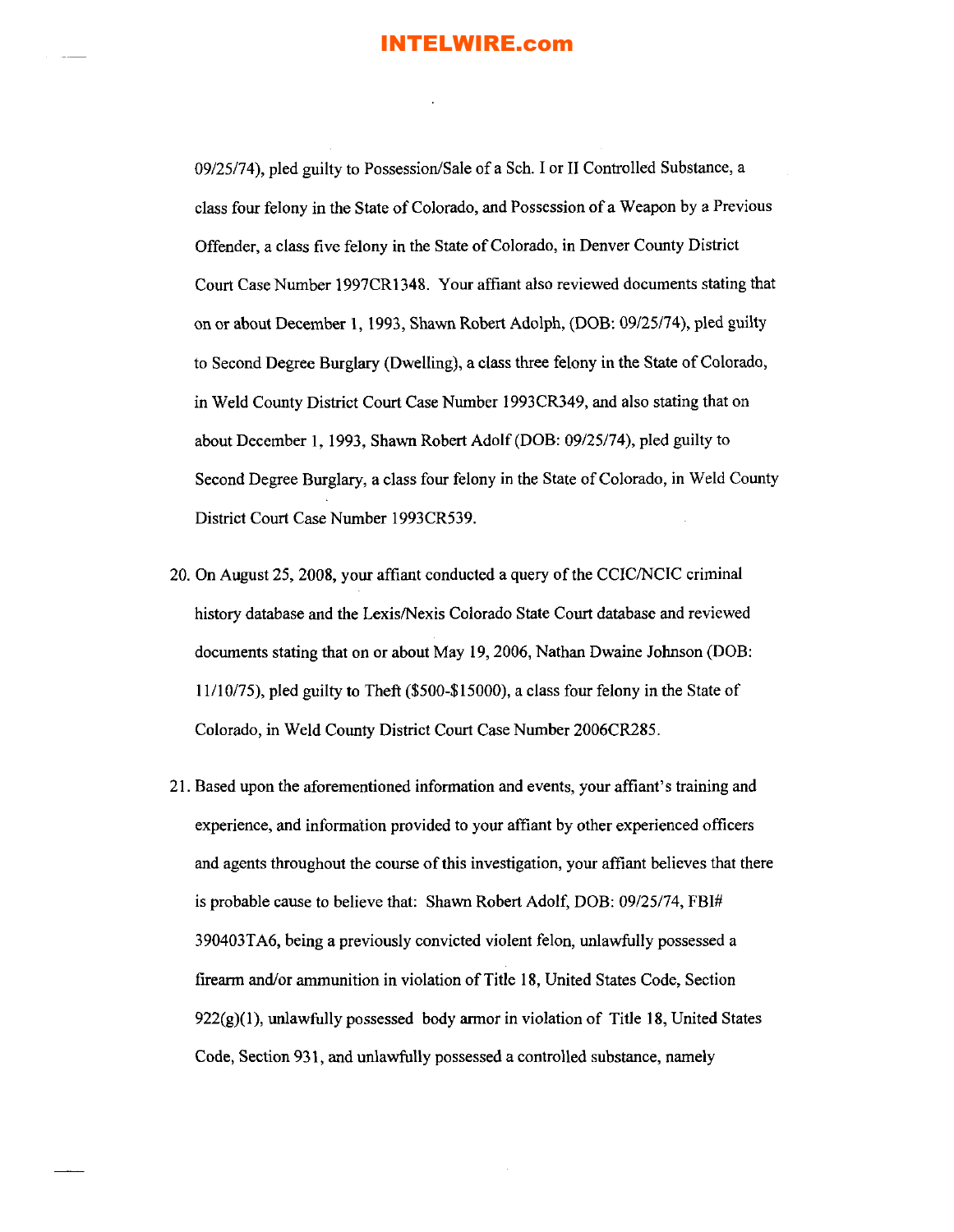methamphetamine, with the intent to distribute, in violation of Title 21 U.S.C. Section 841(a)(l); and that Tharin Robert Gartrell, DOB: 03/17/80, FBI# 477396HC3, unlawfully possessed a controlled substance, namely methamphetamine, in violation of Title 21 United States Code, Section 844; and that Nathan Dwaine Johnson, DOB: 11110175, FBl# 112441FC5, being a previously convicted felon, unlawfully possessed a firearm and/or ammunition in violation of Title 18, United States Code, Section  $922(g)(1)$ , and unlawfully possessed a controlled substance, namely methamphetamine, in violation of Title 21, United States Code, Section 844.

Shane Abraham, Special Agent Bureau of Alcohol, Tobacco, Firearms and Explosives

Sworn to and subscribed before me this  $\sqrt{\frac{1}{1-\alpha}}$  day of August 2008

(

**UNIT** ĔĎ STATES MAGISTRATE JUDGE DISTRICT OF COLORADO